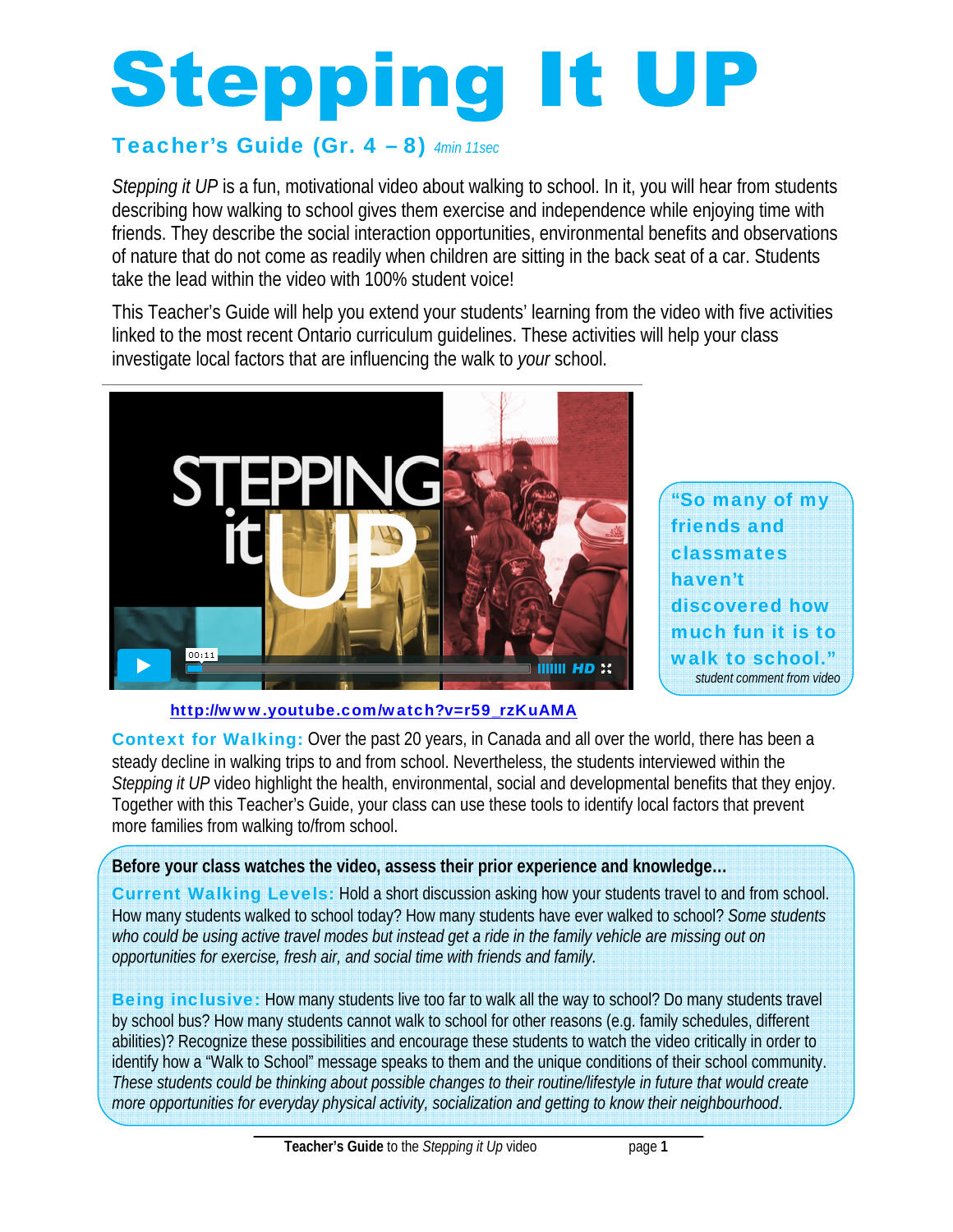

*student comment from video*

# **DAD, CAN I WALK WITH MY FRIEND?**

*A role-playing exercise to investigate factors influencing whether or not students are able to walk to school.*

**Lesson Plan:** one or two 30-45 min periods

## **Objective/Outcome:**

To role-play in character as a "guardian" and a "student" while exploring conditions that may influence a student's permission/ability to walk to school with a friend.

# **Materials/Resource:**

- Group instructions – copy and cut the table below.

# **Preparation/Discussion:**



The final scene in the *Stepping It Up* video shows the spokesperson inviting Emma in on the walk to school. Without any words, Emma checks with her 'dad' and he gives her the nod. What might have happened if he had said no? Divide the class into five groups and have each group discuss, plan and prepare a role-play of their scenario.

# **Suggested Group Activities:**

| Group 1 | In the video, allowing Emma to walk to school seemed to be an easy decision for her dad. Brainstorm some factors     |
|---------|----------------------------------------------------------------------------------------------------------------------|
|         | or discussions that might have taken place before this morning's request. For example:                               |
|         | Emma usually rides in the car to school, but she has walked to school before today.                                  |
|         | Dad trusts that Emma will follow her traffic safety rules and choose a safe route.                                   |
|         | Dad recognizes Emma's friend. Or he knows her friend's parents.                                                      |
|         | Choose two or three factors and develop a role-play scenario to demonstrate what might have happened before          |
|         | Emma's request to walk to school this morning.                                                                       |
| Group 2 | Identify Emma's and dad's motivations. Brainstorm some of the thoughts that might have been going through their      |
|         | minds. Develop a role-play scenario that expresses the unspoken thoughts that took place during the 'request' and    |
|         | 'nod'. For example:                                                                                                  |
|         | Dad: Well, I have a busy morning at work anyway, and she will be fine.                                               |
|         | Emma: It would be fun to walk with my friend. Great, I wanted to talk to her about my birthday party.                |
| Group 3 | Emma was very enthusiastic to walk to school with her friend. What if dad didn't want to let Emma go to school       |
|         | without a parent and said "no" in front of Emma's friend? Develop a role-play scenario to demonstrate what the       |
|         | resulting conversation in the car might be like if dad said "no".                                                    |
| Group 4 | What factors might have changed this scene's outcome, for example: rain, very cold weather, heavy snow, darkness,    |
|         | if dad has never met the friend before, if the distance to school was too far, etc. Select two or three factors and  |
|         | develop a role-play scenario to continue the conversation from the video based on these factors.                     |
| Group 5 | Imagine the scene within your own community. How is your community the same or different from the neighbourhood      |
|         | where Emma lives? What would your parents say if you asked them at the last minute to walk with your friend instead  |
|         | of being driven? What are the factors that your parents need to consider, for example: weather, traffic, distance to |
|         | school, student's age, time, etc. Develop a role-play scenario that presents a few of these factors.                 |
|         |                                                                                                                      |

# **Conclusion:**

As a class, watch each group's role-play scenarios. Discuss the factors associated with the walk to school that students: 1) have control over? 2) do not have control over? If a student really wants to walk to school, what can they do to create a persuasive argument?

# **Curriculum Connection:**

Through exploring drama, students will develop an understanding of … themselves and others... As they work in role in a context, they will come to understand particular situations …expand their thinking, solve problems, and develop their ability to express ideas and feelings through … role-play… (and by) assuming different roles. ...Pretending to be someone else involves an act of the imagination that is of central importance in the development of the ability to understand others. As students "live through" experiences of others in imagined situations, they learn to understand a variety of points of view and motives and to empathize with others.

**From The Ontario Curriculum, Grades 1-8: The Arts, 2009 (revised) (page 15-16)**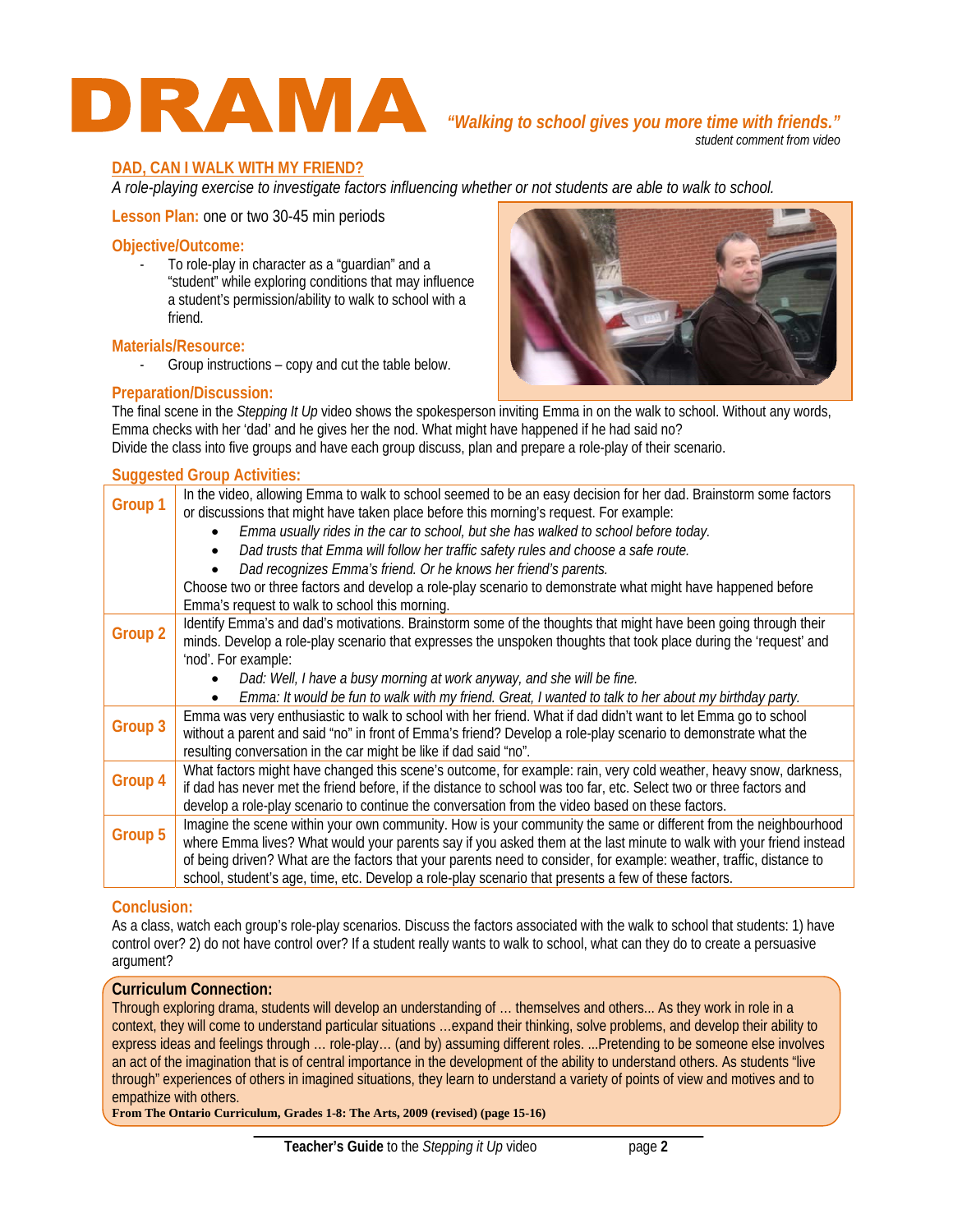*"I encourage kids to walk to school because it's way more fun than driving. You get to hang out with your friends, get away from your parents and it wakes you up in the morning."* 

## *student comment from video*

# **Walk to School Advertisement:**

An examination of the themes and messages used in car ads in order to design a Walk to School advertisement.

**Lesson Plan:** 15 min discussion plus 30-45 min for drawing or collage

# **Objective/Outcome:**

- To identify the themes and messages within a car advertisement.
- To adapt these same themes and messages in creating a Walk to School advertisement.



# **Materials/Resource:**

- Ask students to bring in magazines, newspapers, or flyers that include at least one car advertisement.

# **Preparation/Discussion:**

- Have pairs or small groups of students select a car advertisement and ask them to identify the major components within the layout: *e.g. headline, vehicle, setting, logo, fine print, other…*
- Inferencing: Have each group identify the **basic message** behind the advertisement*. (e.g. This vehicle is… attractive, good value, family-friendly, sporty, powerful, outdoorsy, environmentally responsible, etc.)*
- Synthesizing: Continue the discussion to investigate if there are any **deeper (underlying) messages**. *(e.g. This vehicle will make you feel... safe, free, fast, prestigious, important, etc.)* How is the text and imaging used to re-enforce this message?
- Point of View: Consider having each group present their advertisement with their findings.
- Questioning: After each presentation, ask the class if the message is convincing. Is there anything portrayed that the students don't believe. *(e.g. My parents would never drive our car through a mountain stream!)*

# **Activity:**

- 1. Have each group brainstorm how that same **basic message** might translate to Walking to School. *(e.g. Walking to school is… attractive, good value, family-friendly, sporty, powerful, outdoorsy, environmentally responsible, etc.)*
- 2. Have them brainstorm how that same **deeper message** might translate to Walking to School. *(e.g. Walking*  to school can make you feel... safe, free, fast, prestigious, important, etc.) How might the text and imaging be used to re-enforce this message?
- 3. Using the same headline and layout, have each student draw/ collage (from the remaining magazine pages) their own advertisement to promote Walking to School.

# **Conclusion:**

As a class, discuss the fundamental difference between selling a product (a car), and an idea or behaviour (walking to school). In what ways is an advertisement a good means to promote walking to school? In what ways might it be effective? Consider displaying the Walk to School advertisements along with the original car advertisements in the school hallway.

# **Curriculum Connection:**

Media literacy explores the impact and influence of mass media and popular culture by examining ... advertisements… Understanding how media texts are constructed and why they are produced enables students to respond to them intelligently and responsibly. Students must be able to differentiate between fact and opinion; … (and) recognize bias; …. Students' repertoire of communication skills should include the ability to critically interpret the messages they receive through the various media and to use these media to communicate their own ideas effectively as well.

**From The Ontario Curriculum, Grades 1-8: Language, 2006 (revised) (page 13)**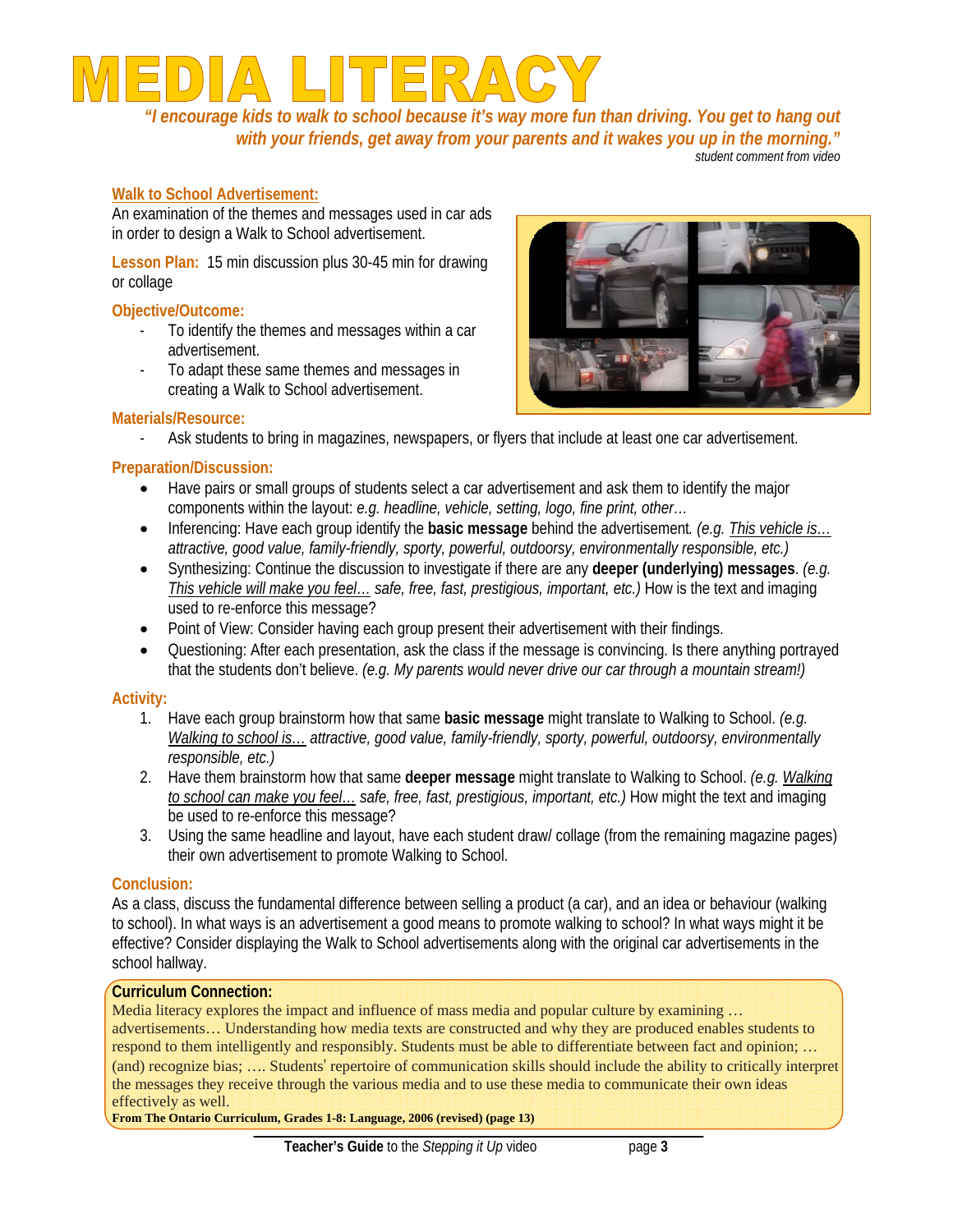# **SOCIAL STUDIES, HISTORY & GEOGRAPHY**

 *"What they don't realize is that it doesn't have to be this way. They could be walking to school."* 

### *student comment from video*

# **CAUSE & EFFECT:**

A *Change and Continuity* activity to investigate factors influencing families' transportation choices for the trip to and from school.

**Lesson Plan:** 35-45 min

# **Objective/Outcome:**

- To examine factors influencing students' travel routines.
- To identify decisions and adaptations that might be made to reduce the barriers for walking to/from school.

# **Materials/Resource:**

Draw a large Cause & Effect chart (fishbone) graphic organizer on the chalkboard or whiteboard



# **Preparation/Discussion:**

Although many students are driven to school nowadays, it has not always been that way. *It is possible that many of the students' parents and grandparents walked to elementary school.* What systems and structures have caused this change? What might be done to reverse this phenomenon? Students could ask parents or grandparents how they got to school.

# **Activity:**

1. As a class, discuss "Cause & Effect". Brainstorm some examples, e.g. *as it's raining, I'll bring an umbrella*.

distance

traffic

- *2.* Ask about factors that affect how families choose to travel to school*: e.g., distance (use school bus), weather or seasonal differences, family schedule, traffic, physical abilities, personal safety concerns, steep hills, time management, separated parents in two homes, before- or after-school care, etc.*
- 3. Explain that some of these factors will come into play each day (e.g. distance) while some change from day to day, or season to season (e.g. weather, family schedule), while others have changed within the past generation (higher degree<br>of car ownership).<br>Present the Cause & Effect and the past growth on the board of the board of the board of car ownership). TOMAL.
- 4. Present the Cause & Effect chart (fishbone) on the board and ask students to identify where each of the factors might lie along the chart.
- 5. What are the biggest barriers? Where along the chart do they lie? Is it true that the closer they are to the right of the chart, the greater the control that students' have over choosing to walk to school?

# **Conclusion:**

Discuss: Regarding their walk to school, what are the factors that

students: 1) have control over? 2) do not have control over? And, if a student really wants to walk to school, what can they do to create a persuasive argument and demonstrate their capability and responsibility?

# Cause & Effect Chart

 $noT$  time mgmnt

significance of barrier

lunch

2 homes make

indosom

 go to bed on-time

Walk to School

## **Curriculum Connection:**

*Systems and Structures:* Humans have created systems and structures to allow societies to function; natural systems and structures have developed in response to a variety of natural factors.

ease of change

 icy sidewalks

*Change and Continuity:* Change is manifested by differences over time, and is recognized by comparing phenomena and contexts as they exist at different times. Continuity represents consistency and connectedness over time, and is recognized by exploring the forces within …human societies that create stability and link the past with the present. **From The Ontario Curriculum: Social Studies, Grades 1-6; History and Geography Grades, 7-8, 2004 (revised) (page 4)**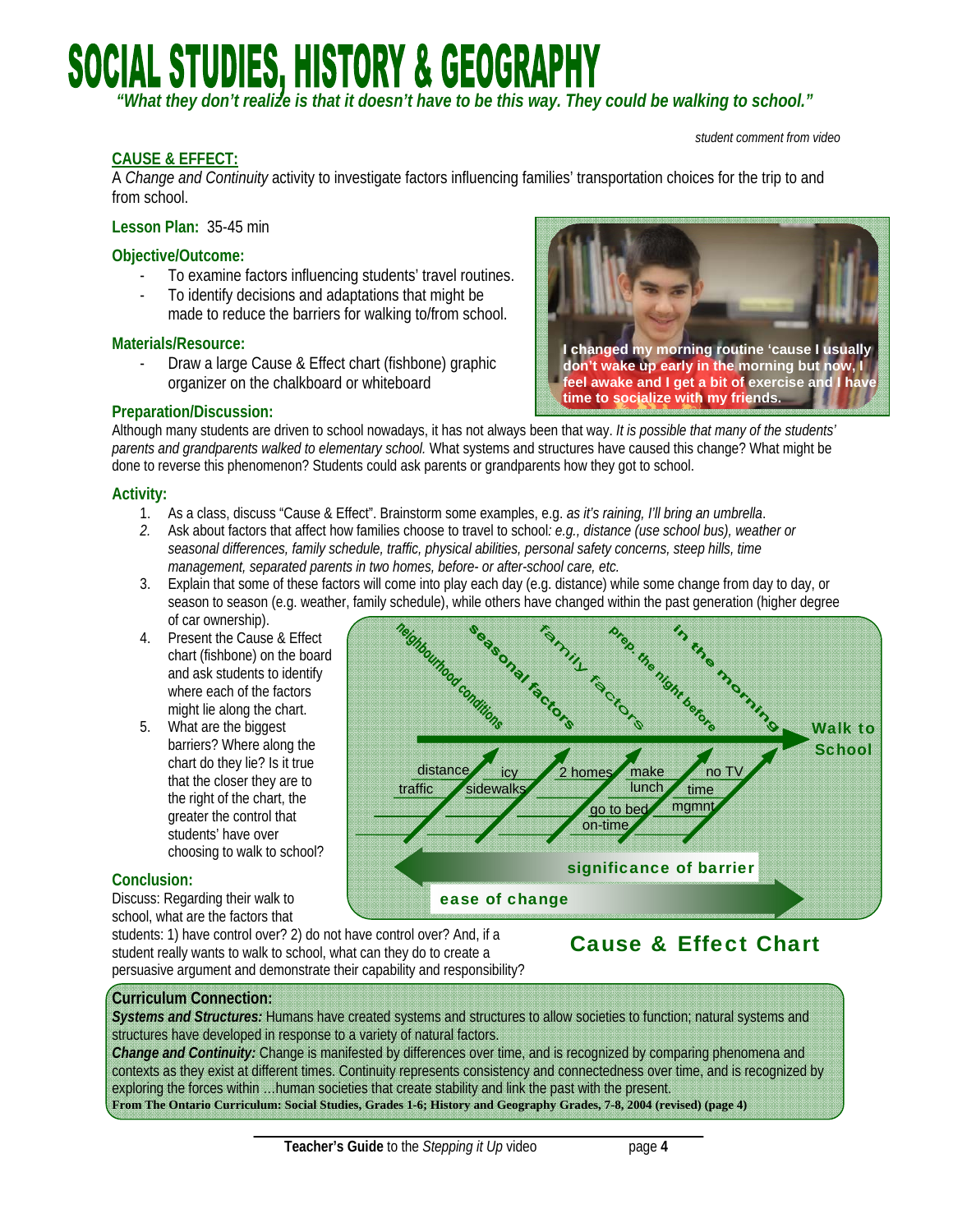# **HEALTH and PHYSICAL EDUCATION**

*"You get more exercise walking to school than when you drive to school."* 

*student comment from video*

# **WALKING SCHOOL GROUPS**

A *Living Skills* exercise to identify factors that could allow student groups to walk to and from school together (see Extension for ideas for students who are bussed or cannot walk for other reasons).

**Lesson Plan:** 30-45 min

# **Objective/Outcome:**

To develop the students' awareness of responsibilities and critical thinking skills in forming small Walking School Groups with classmates.

# **Materials/Resource:**

- A large neighbourhood map (school catchment)
- 8½x11 copies of the map enough for groups of 4- 6 students



# **Preparation/Discussion:**

Regularly walking to school contributes to a student's *DPA* goals and makes them *more likely to adopt healthy active living practices and maintain them throughout their lives*. However, many parents do not feel comfortable letting their children walk alone. For that reason, the goals of this activity are to form small Walking School Groups between friends and classmates, and to investigate factors related to the personal skills of individuals and the group as a whole.

In advance, have students mark their home with a star or push pin on the map so that you can pre-group the students. If students live beyond the map, have them point to, and mark, the roads where their commute enters onto the map.

- Discuss the **Personal Skills** involved in walking to/from school:
	- o Time management, e.g.: know how long it takes to walk to school and leave early enough to arrive on-time.
	- o Organizational skills, e.g.: prepare lunch and school bag before going to sleep, dress for the weather, choose a central meeting place.
	- o Responsibility: know safe walking practices, follow them, e.g. a short cut is not always a good choice, use sidewalks and crosswalks where possible.
	- o Flexibility: adopt an optimistic attitude, adapt to changes in your walking routine (e.g. your walking buddy gets sick or is late).

# **Activity:**

- 1. Create groupings of 4-6 students living near to each other, or else sharing a common access route to the school.
- 2. Distribute an 8½x11 map to each group, and ask students to plot their route to school using colour markers to represent their usual transportation mode, e.g.: walking (blue), cycling (green), school bus (yellow), public transit (orange), car - just my family (red), carpool - two or more families (black)
- 3. Ask the students to consider the possibility that their group could walk to/from school together. (Note: *students living too far to walk could be dropped off at a classmate's home and join the walk from there.)*
- 4. Discuss the **Interpersonal Skills** required in a Walking School Group. Have groups create an action plan:
	- o Respect: apply conflict resolution skills in dealing with minor problems (e.g. lateness, forgetting to tell others about a morning dentist appointment, etc.).
	- o Leadership: responsible/mature students can take leadership roles in a Walking School Group.
	- o Planning: consider varying schedules (e.g. morning sports practices, separated parents in two homes, etc.)
	- o Presentation: prepare a persuasive argument outlining the value and benefits of a Walking School Group that could be presented to parents and guardians.
	- o Teamwork: e.g. be inclusive of students with different abilities or living too far to walk the entire journey.

# **Conclusion:**

When the student groups have completed their assessment of both the viability and safety of their proposed Walking School Groups, have them synthesize the results in order to present the plan to their parents/guardians.

# **Curriculum Connection:**

**Personal Skills -** Self-awareness and Self-monitoring Skills; Adaptive, Coping, and Management Skills **Interpersonal Skills -** Relationship and Social Skills

**Critical and Creative Thinking -**Reflecting/Evaluating: Planning next steps

**From The Ontario Curriculum, Grades 1-8: Health and Physical Education, Interim Edition, 2010 (revised) (page 20)**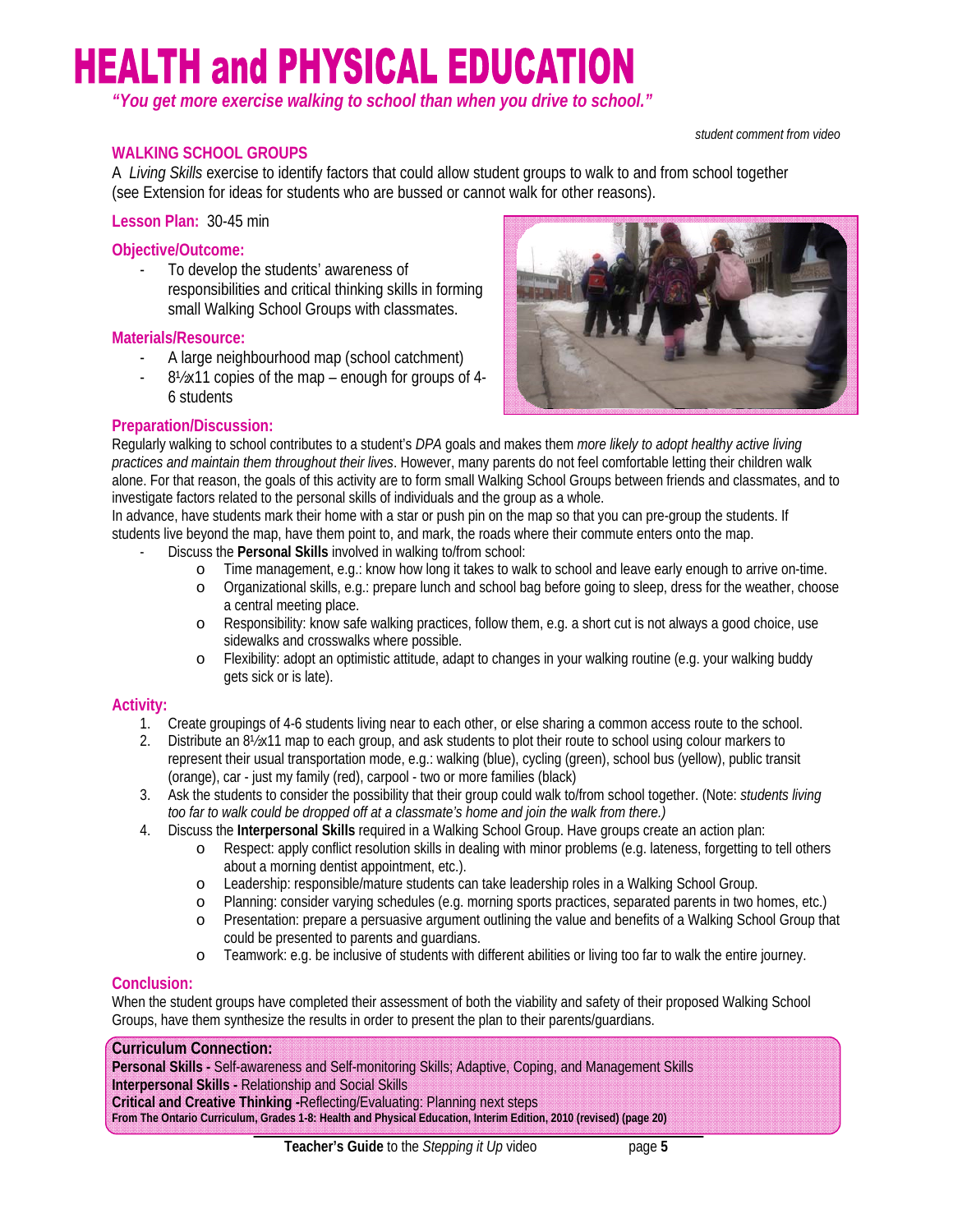

 *"Sometimes when you walk to school you see things better and that can start a conversation." student comment from video* 

**WALKING HAIKU1:**

A writing activity to encourage awareness of how the walk to school can change from day to day due to the weather conditions, walking companions, emotions and perceptions.

Lesson Plan: 1<sup>st</sup> class: 30-45 min, 2<sup>nd</sup>-5<sup>th</sup> classes: 15-30 min

optional – go for a class walk: 15 min

# **Objective/Outcome:**

- To compile a series of morning Walking Haikus (daily or monthly).
- To reflect upon how one's perceptions of the walk to/from school can vary from day to day due to things we experience (see, hear, smell, feel, touch).

# **Materials/Resource:**

- A traditional Japanese haiku is a three lined poem with a structure of **five**, **seven** and **five** syllables.

# **Preparation/Discussion:**

This activity requires that students walk to school each day in a week, or once a week for a month (e.g. Walking Wednesday). The day before you begin, remind students that part of their homework will be to walk to school tomorrow. As this may not be possible for all students, consider several options:

- encourage students who live too far and are driven to school to ask their parents to drop them off three to four block from the school,
- encourage students using the school bus to reflect upon their walk to the school bus stop,
- meet your class outside at the morning bell and go for a 5-min walk around the school grounds, or
- take your class for a short walk after lunch.

# **Activity:**

- 1. When class begins, ask students to reflect upon their walk and recall "things" they have experienced (seen, heard, smelled, felt) that were noteworthy, or caught their attention. Ask them to consider the five Ws and/or their five senses.
- 2. Have each student write a few lines describing what they sensed.
- 3. Before they proceed, demonstrate a process for editing text to create a haiku:
	- o *read what you wrote, and lightly circle the best parts*
	- o *write out those parts again, adding any new words that come to mind*
	- o *read it again and as before, make any changes that you feel would give it a better sense of what you saw, heard or felt*
	- o *finally, re-write to fit the haiku pattern: a three lined poem of five, seven and five syllables*
- 4. At the end of the first day's lesson, ask students how they might be even more observant on their next walk.

# **Conclusion:**

At the end of the writing series, encourage students to reflect upon the process of writing a series of poems over time. Ask the students to reflect upon the various experiences they encountered along their walk. Invite students to read their haikus. Consider displaying the Walking Haikus on a bulletin board in the hallway.

# **Curriculum Connection:**

Students need … numerous opportunities to write, as the process of writing enables them to clarify their thinking and sort out and express their thoughts and feelings. … Students should be given … opportunities to produce writing that is interesting and original and that reflects their capacity for independent critical thought. … **From The Ontario Curriculum, Grades 1-8: Language, 2006 (revised) (page 12)** 

**Teacher's Guide** to the *Stepping it Up* video page **6**  1 This activity has been adapted from a previous version developed by Urbanthinkers from an article by Naomi Beth Wakan in *Green Teacher* (Fall 2003).



**the wind is blowing the trees and branches applaud me, I take a bow**  *AO*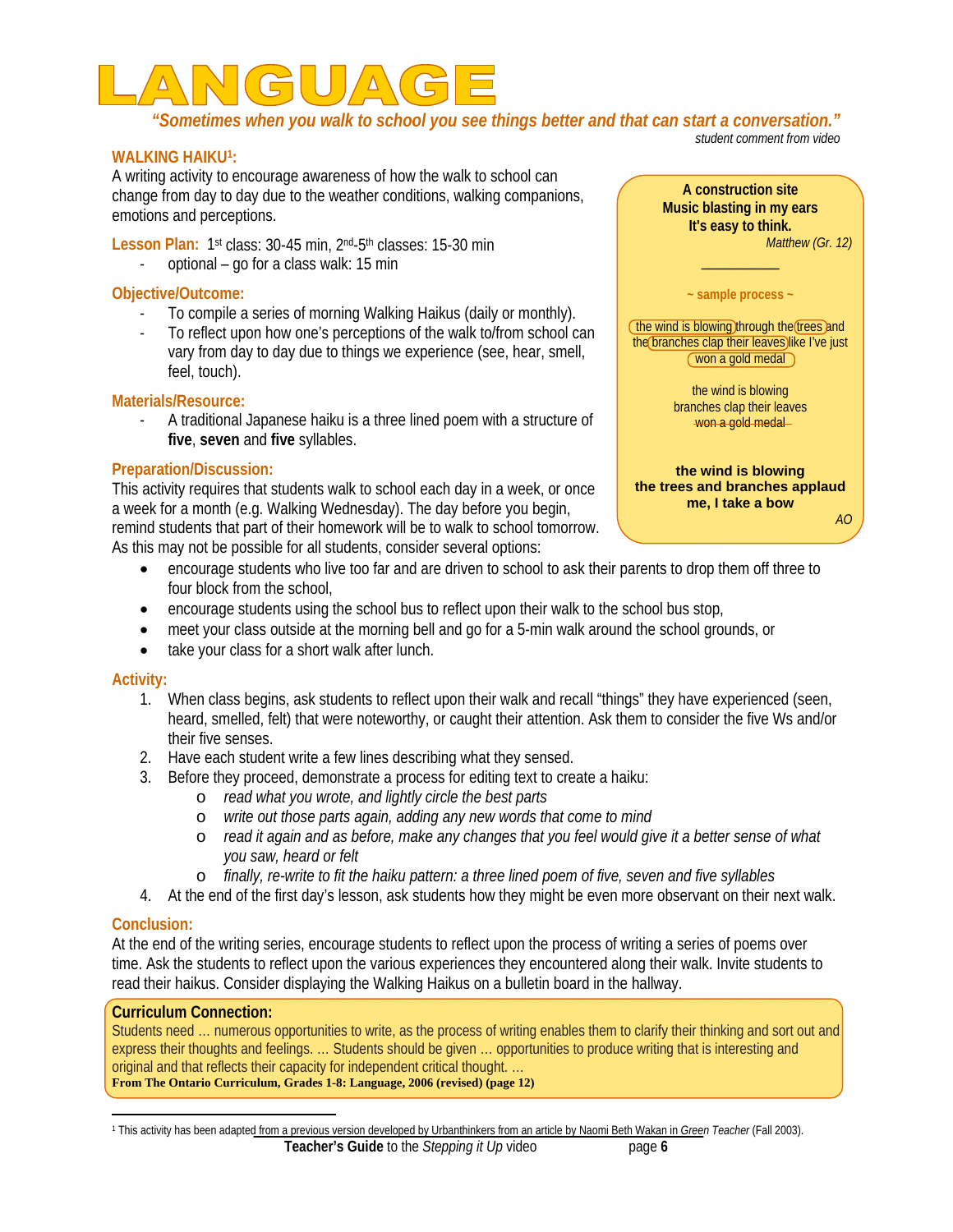# **Extensions, Follow-Up Activities & Adaptations**

# DRAMA: **Dad, can I walk with my friend?**

**Extensions**: What if Emma's dad said yes, but only on the condition that he had to accompany the girls? …or just until they have made it across the busy main street? What if Emma stepped out of her home a few seconds later and saw her friend just after she passed by. Might Emma call out to her friend, or turn to ask her dad first? What if there were three friends walking and they didn't ask Emma to join them? Notes:

# MEDIA LITERACY: **Walk to School Advertisement**

**Extension**: How do the car ads vary according to the magazines, e.g. how does a car ad in *New Moms' Weekly*, differ from one in *Cool Guy's Fitness*?

**Adaptation**: Senior students may want to extrapolate the ad into a video, or public service announcement (PSA). Notes:

# SOCIAL STUDIES, HISTORY and GEOGRAPHY: **Cause & Effect**

**Extension**: Discuss - how long is a short trip? Does one's perception of this have an effect on transportation choice? **Follow-Up**: Students could be asked to interview their parents and/or grandparents to find out how they got to school. As part of the interview, they could ask for that person's opinion as to what has caused so many of today's students to be driven to school. Also, what would need to happen in your community in order to *cause* more students to walk to school?

Notes:

# HEALTH and PHYSICAL EDUCATION: **Walking Groups**

**Extension**: Discuss the opportunities for more daily physical activity with students who take the bus or who cannot walk to school for other reasons. Discuss places students may go and activities they may do before and/or after school (e.g. the store, a friend's house, sports) where there may be the opportunity for them to walk part or all of the way. For students who are bussed, discuss walking to and from the bus stop.

**Follow-Up**: If there is an upcoming event that will bring parents/guardians to the school, each group could assemble their parents/ guardians to talk about these opportunities for physical activity and how family members can support one another to realize these opportunities.

Notes:

# LANGUAGE: **Walking Haiku**

**Extension**: Encourage different forms of poetry. Do the different moods and conditions lend themselves to particular styles of poetry or expression?

**Adaptation**: The class could choose a variety of options: walking different routes, walk with different people, in different seasons, before and after Daylight Savings Time takes effect, or with theme days: e.g. a silent day, a skipping day, a sunglasses day, etc. Ask your students to write about yesterday's walk home: discuss how different it is when a whole day has passed since the event they are trying to recall. Students could be encouraged to carry a pencil and notepad and either take notes, or write a haiku along their walk. Notes: